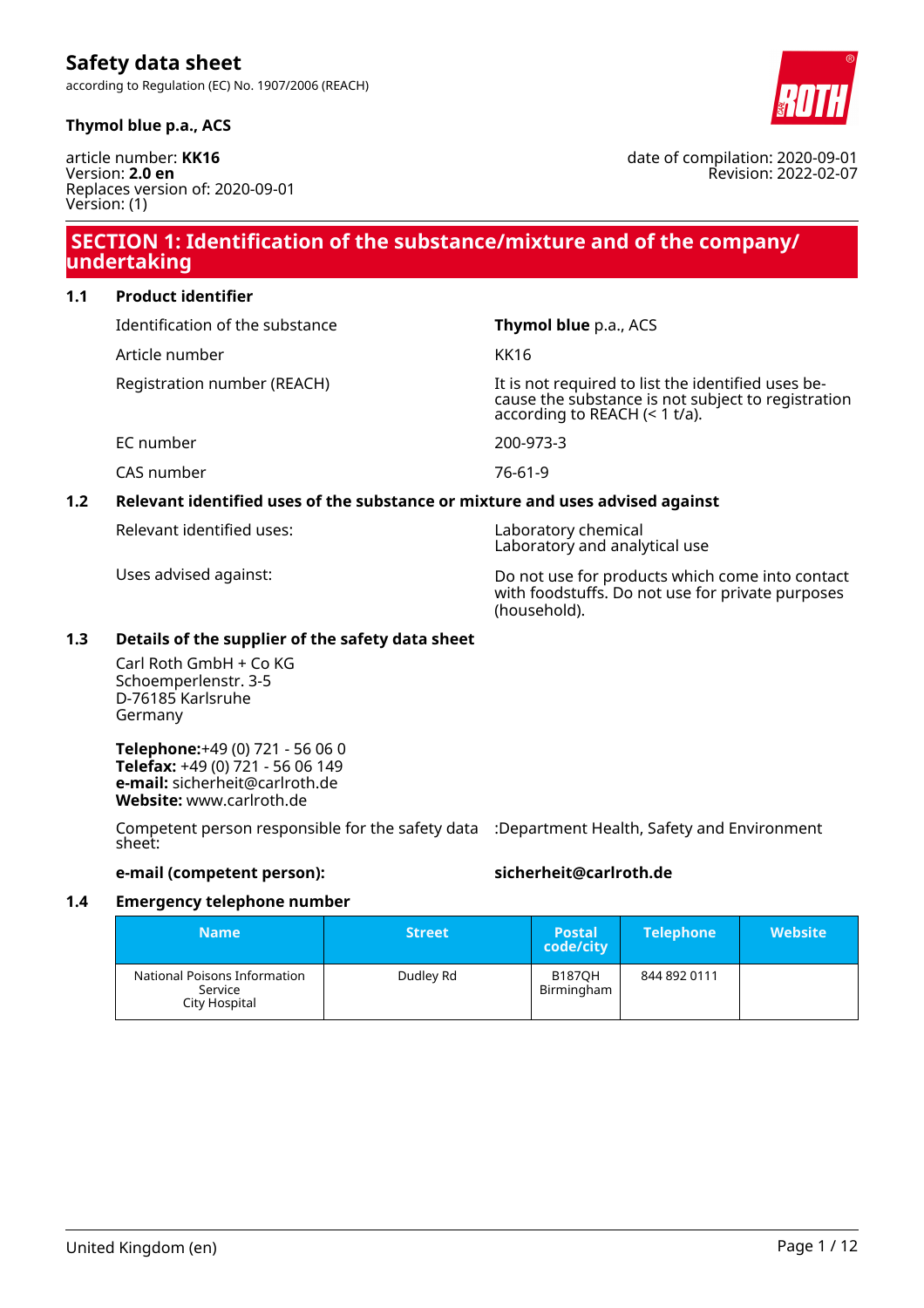according to Regulation (EC) No. 1907/2006 (REACH)

### **Thymol blue p.a., ACS**

article number: **KK16**

# **SECTION 2: Hazards identification**

### **2.1 Classification of the substance or mixture**

### **Classification according to Regulation (EC) No 1272/2008 (CLP)**

This substance does not meet the criteria for classification in accordance with Regulation No 1272/ 2008/EC.

### **2.2 Label elements**

### **Labelling according to Regulation (EC) No 1272/2008 (CLP)**

not required

### **2.3 Other hazards**

### **Results of PBT and vPvB assessment**

According to the results of its assessment, this substance is not a PBT or a vPvB.

### **SECTION 3: Composition/information on ingredients**

### **3.1 Substances**

| Name of substance | Thymol blue             |
|-------------------|-------------------------|
| Molecular formula | $C_{27}H_{30}O_5S$      |
| Molar mass        | 466,6 $9/_{\text{mol}}$ |
| CAS No            | 76-61-9                 |
| EC No             | 200-973-3               |

### **SECTION 4: First aid measures**

### **4.1 Description of first aid measures**



### **General notes**

Take off contaminated clothing.

### **Following inhalation**

Provide fresh air.

### **Following skin contact**

Rinse skin with water/shower.

### **Following eye contact**

Rinse cautiously with water for several minutes.

### **Following ingestion**

Rinse mouth. Call a doctor if you feel unwell.

**4.2 Most important symptoms and effects, both acute and delayed** Symptoms and effects are not known to date.

### **4.3 Indication of any immediate medical attention and special treatment needed** none

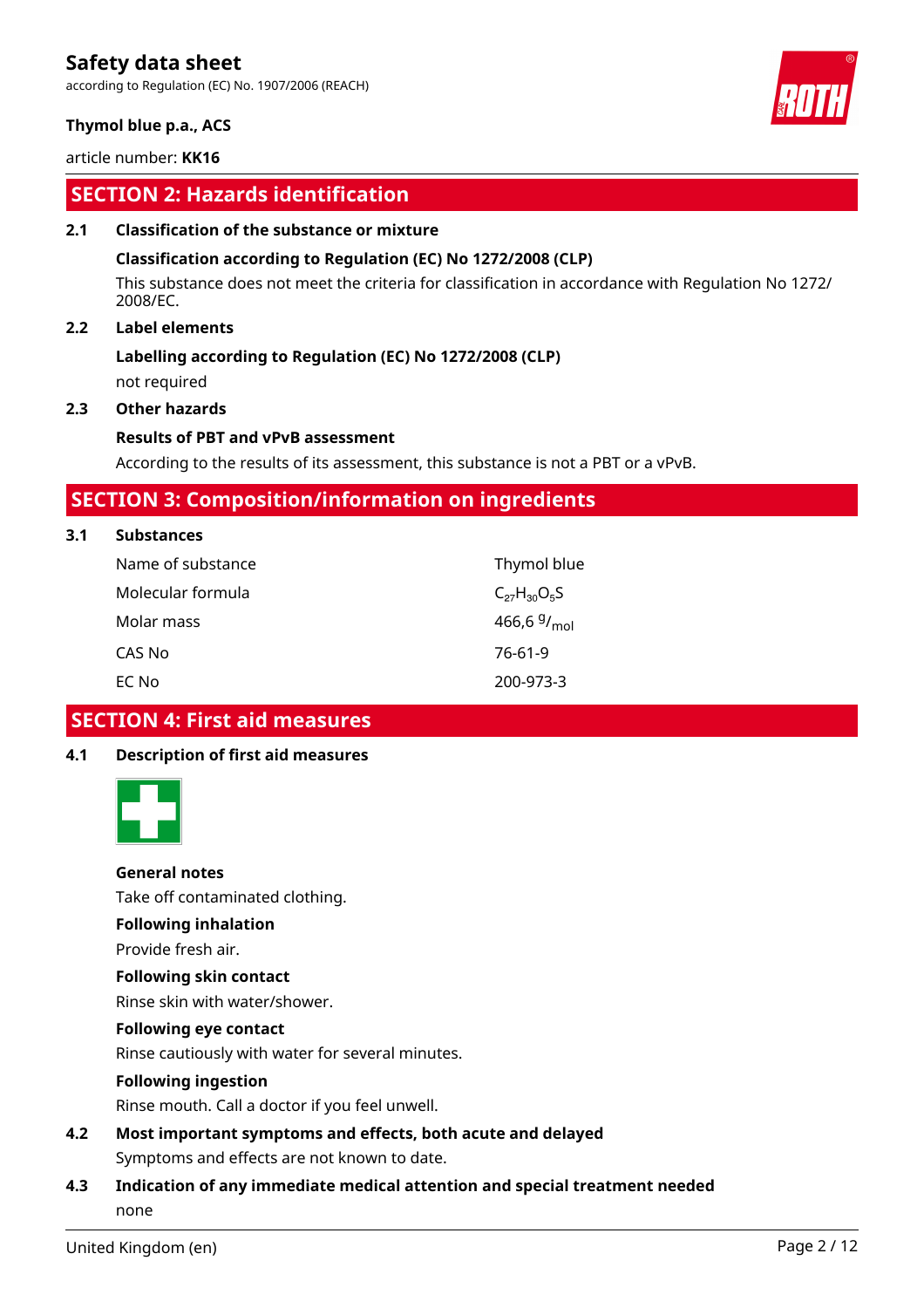according to Regulation (EC) No. 1907/2006 (REACH)



### **Thymol blue p.a., ACS**

article number: **KK16**

# **SECTION 5: Firefighting measures**

### **5.1 Extinguishing media**



### **Suitable extinguishing media**

co-ordinate firefighting measures to the fire surroundings water, foam, dry extinguishing powder, ABC-powder

### **Unsuitable extinguishing media**

water jet

### **5.2 Special hazards arising from the substance or mixture**

Combustible.

### **Hazardous combustion products**

In case of fire may be liberated: Carbon monoxide (CO), Carbon dioxide (CO₂), Sulphur oxides (SOx)

### **5.3 Advice for firefighters**

In case of fire and/or explosion do not breathe fumes. Fight fire with normal precautions from a reasonable distance. Wear self-contained breathing apparatus.

# **SECTION 6: Accidental release measures**

**6.1 Personal precautions, protective equipment and emergency procedures**



### **For non-emergency personnel**

Control of dust.

### **6.2 Environmental precautions**

Keep away from drains, surface and ground water.

### **6.3 Methods and material for containment and cleaning up**

### **Advice on how to contain a spill**

Covering of drains. Take up mechanically.

### **Advice on how to clean up a spill**

Take up mechanically.

### **Other information relating to spills and releases**

Place in appropriate containers for disposal. Ventilate affected area.

### **6.4 Reference to other sections**

Hazardous combustion products: see section 5. Personal protective equipment: see section 8. Incompatible materials: see section 10. Disposal considerations: see section 13.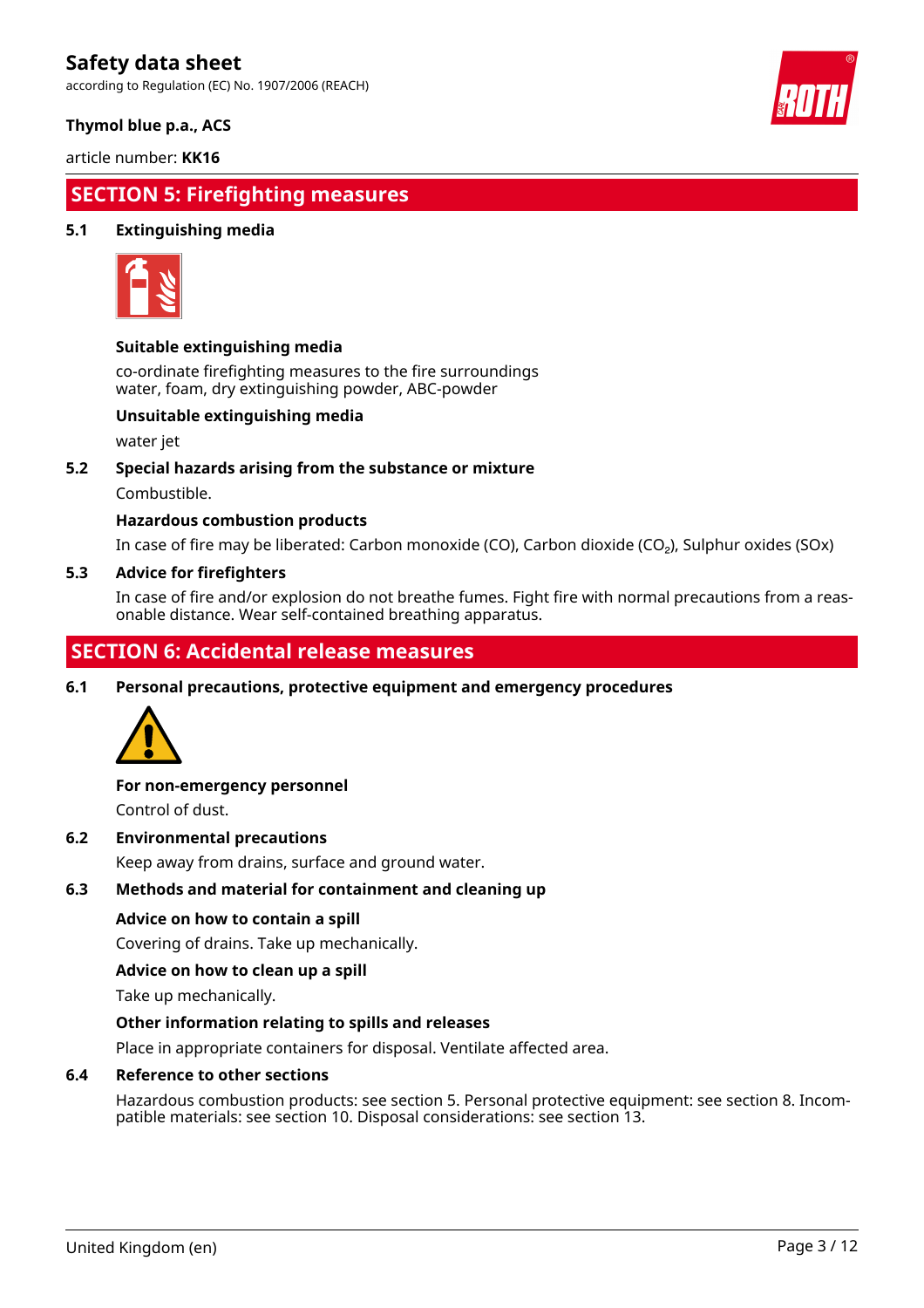according to Regulation (EC) No. 1907/2006 (REACH)

### **Thymol blue p.a., ACS**

### article number: **KK16**

# **SECTION 7: Handling and storage**

**7.1 Precautions for safe handling**

No special measures are necessary.

### **Advice on general occupational hygiene**

Keep away from food, drink and animal feedingstuffs.

# **7.2 Conditions for safe storage, including any incompatibilities**

Store in a dry place.

### **Incompatible substances or mixtures**

Observe hints for combined storage.

### **Consideration of other advice:**

### **Ventilation requirements**

Use local and general ventilation.

### **Specific designs for storage rooms or vessels**

Recommended storage temperature: 15 – 25 °C

### **7.3 Specific end use(s)**

No information available.

### **SECTION 8: Exposure controls/personal protection**

### **8.1 Control parameters**

### **National limit values**

### **Occupational exposure limit values (Workplace Exposure Limits)**

| <b>Coun</b><br>try – | Name of agent | <b>CAS No</b> | Identifi-<br>er | <b>TWA</b><br>[mg/<br>[m <sup>3</sup> ] | <b>STEL</b><br>[mg]<br>$\mathsf{m}^3$ | Ceil-<br>ing-C<br>[mg/<br>$\mathsf{m}^{\mathsf{3}}$ | Nota-<br>tion | <b>Source</b> |
|----------------------|---------------|---------------|-----------------|-----------------------------------------|---------------------------------------|-----------------------------------------------------|---------------|---------------|
| GB                   | dust          |               | WEL             | 10                                      |                                       |                                                     |               | EH40/2005     |
| GB                   | dust          |               | WEL             | 4                                       |                                       |                                                     |               | EH40/2005     |

#### **Notation**

Ceiling-C Ceiling value is a limit value above which exposure should not occur i Inhalable fraction r Respirable fraction STEL Short-term exposure limit: a limit value above which exposure should not occur and which is related to a 15 minute period (unless otherwise specified) TWA Time-weighted average (long-term exposure limit): measured or calculated in relation to a reference period of 8 hours time-weighted average (unless otherwise specified)

### **8.2 Exposure controls**

### **Individual protection measures (personal protective equipment)**

### **Eye/face protection**



Use safety goggle with side protection.

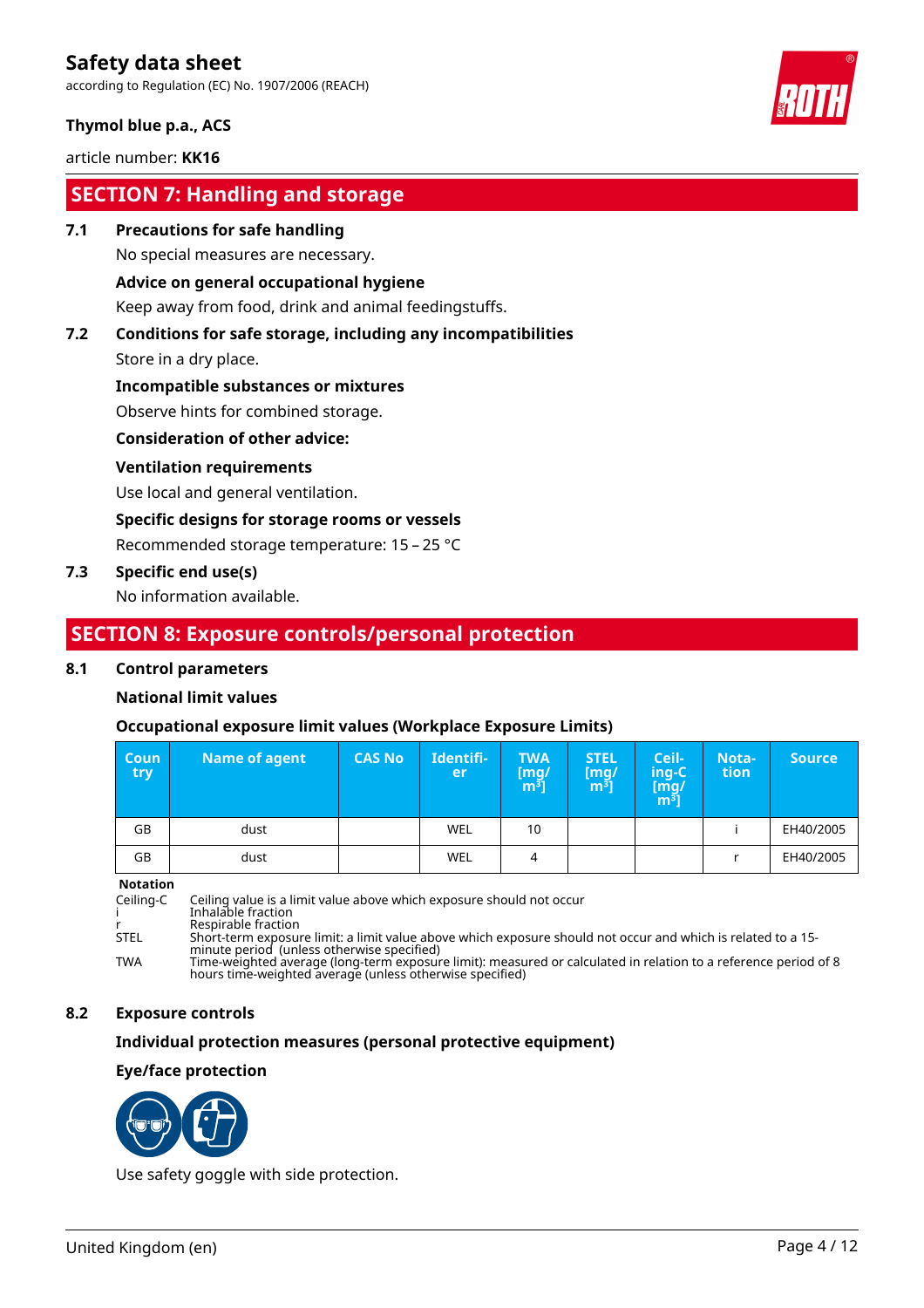according to Regulation (EC) No. 1907/2006 (REACH)

### **Thymol blue p.a., ACS**

article number: **KK16**

#### **Skin protection**



### **• hand protection**

Wear suitable gloves. Chemical protection gloves are suitable, which are tested according to EN 374.

### **• type of material**

NBR (Nitrile rubber)

### **• material thickness**

>0,11 mm

### **• breakthrough times of the glove material**

>480 minutes (permeation: level 6)

### **• other protection measures**

Take recovery periods for skin regeneration. Preventive skin protection (barrier creams/ointments) is recommended.

### **Respiratory protection**



Respiratory protection necessary at: Dust formation. Particulate filter device (EN 143). P1 (filters at least 80 % of airborne particles, colour code: White).

### **Environmental exposure controls**

Keep away from drains, surface and ground water.

### **SECTION 9: Physical and chemical properties**

### **9.1 Information on basic physical and chemical properties**

| Physical state                                              | solid                                                        |
|-------------------------------------------------------------|--------------------------------------------------------------|
| Form                                                        | powder                                                       |
| Colour                                                      | dark brown                                                   |
| Odour                                                       | characteristic                                               |
| Melting point/freezing point                                | $221 - 224$ °C                                               |
| Boiling point or initial boiling point and boiling<br>range | not determined                                               |
| Flammability                                                | this material is combustible, but will not ignite<br>readily |
| Lower and upper explosion limit                             | not determined                                               |
| Flash point                                                 | not applicable                                               |
| Auto-ignition temperature                                   | not determined                                               |
| Decomposition temperature                                   | not relevant                                                 |
| pH (value)                                                  | not applicable                                               |

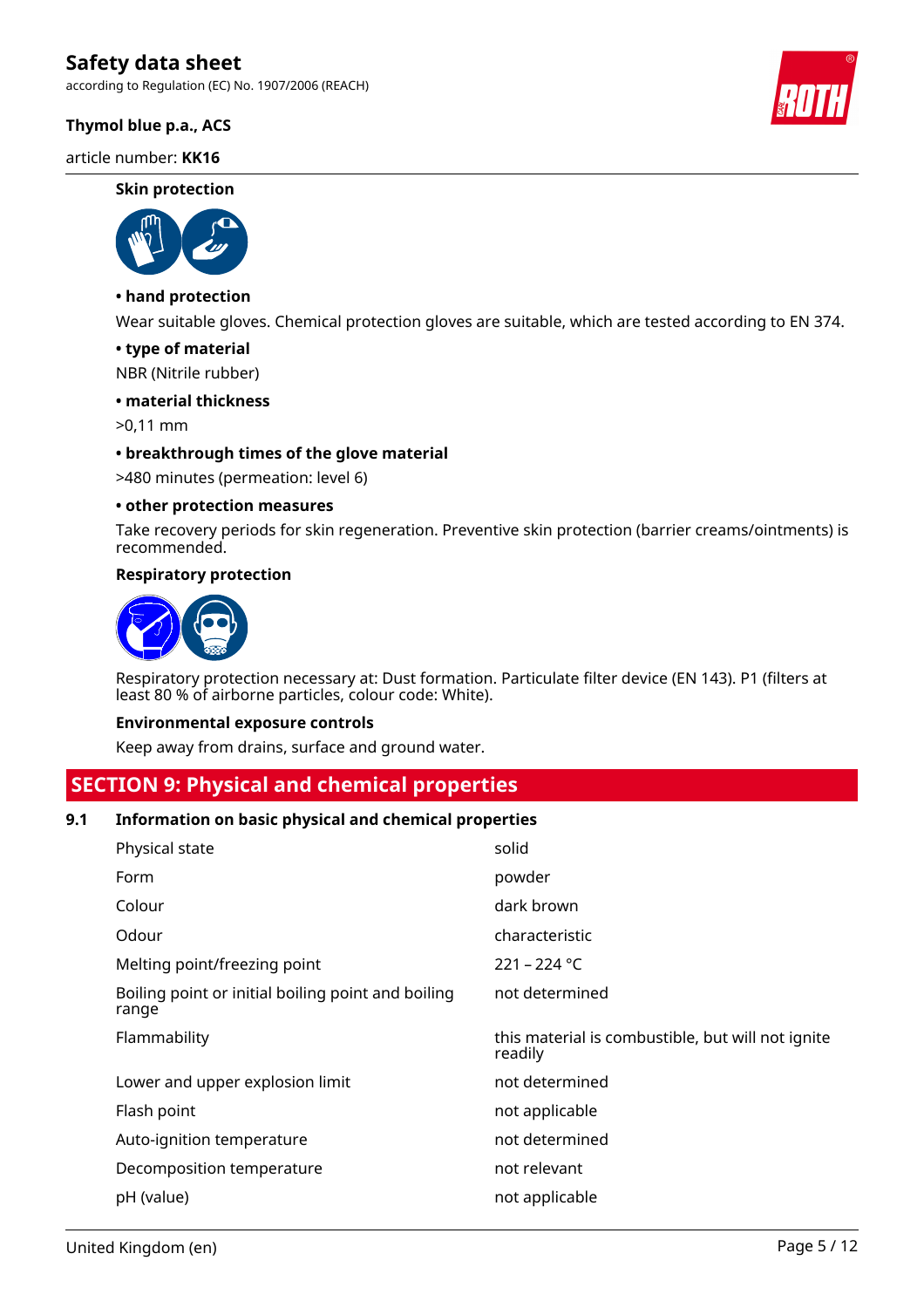according to Regulation (EC) No. 1907/2006 (REACH)

### **Thymol blue p.a., ACS**

article number: **KK16**



|     | Kinematic viscosity                                    | not relevant                                                   |
|-----|--------------------------------------------------------|----------------------------------------------------------------|
|     | Solubility(ies)                                        |                                                                |
|     | Water solubility                                       | 0,11 $9/$ at 25 °C                                             |
|     | Partition coefficient                                  |                                                                |
|     | Partition coefficient n-octanol/water (log value):     | 7,21                                                           |
|     |                                                        |                                                                |
|     | Vapour pressure                                        | not determined                                                 |
|     | Density and/or relative density                        |                                                                |
|     | Density                                                | $0.9799/$ <sub>cm<sup>3</sup></sub>                            |
|     | Relative vapour density                                | information on this property is not available                  |
|     | <b>Bulk density</b>                                    | ~350 $kg/m3$                                                   |
|     |                                                        |                                                                |
|     | Particle characteristics                               | No data available.                                             |
|     | Other safety parameters                                |                                                                |
|     | Oxidising properties                                   | none                                                           |
| 9.2 | <b>Other information</b>                               |                                                                |
|     | Information with regard to physical hazard<br>classes: | hazard classes acc. to GHS<br>(physical hazards): not relevant |
|     | Other safety characteristics:                          | There is no additional information.                            |
|     |                                                        |                                                                |

# **SECTION 10: Stability and reactivity**

### **10.1 Reactivity**

The product in the delivered form is not dust explosion capable; the enrichment of fine dust however leads to the danger of dust explosion.

### **10.2 Chemical stability**

The material is stable under normal ambient and anticipated storage and handling conditions of temperature and pressure.

### **10.3 Possibility of hazardous reactions**

**Violent reaction with:** strong oxidiser

### **10.4 Conditions to avoid**

There are no specific conditions known which have to be avoided.

### **10.5 Incompatible materials**

There is no additional information.

### **10.6 Hazardous decomposition products**

Hazardous combustion products: see section 5.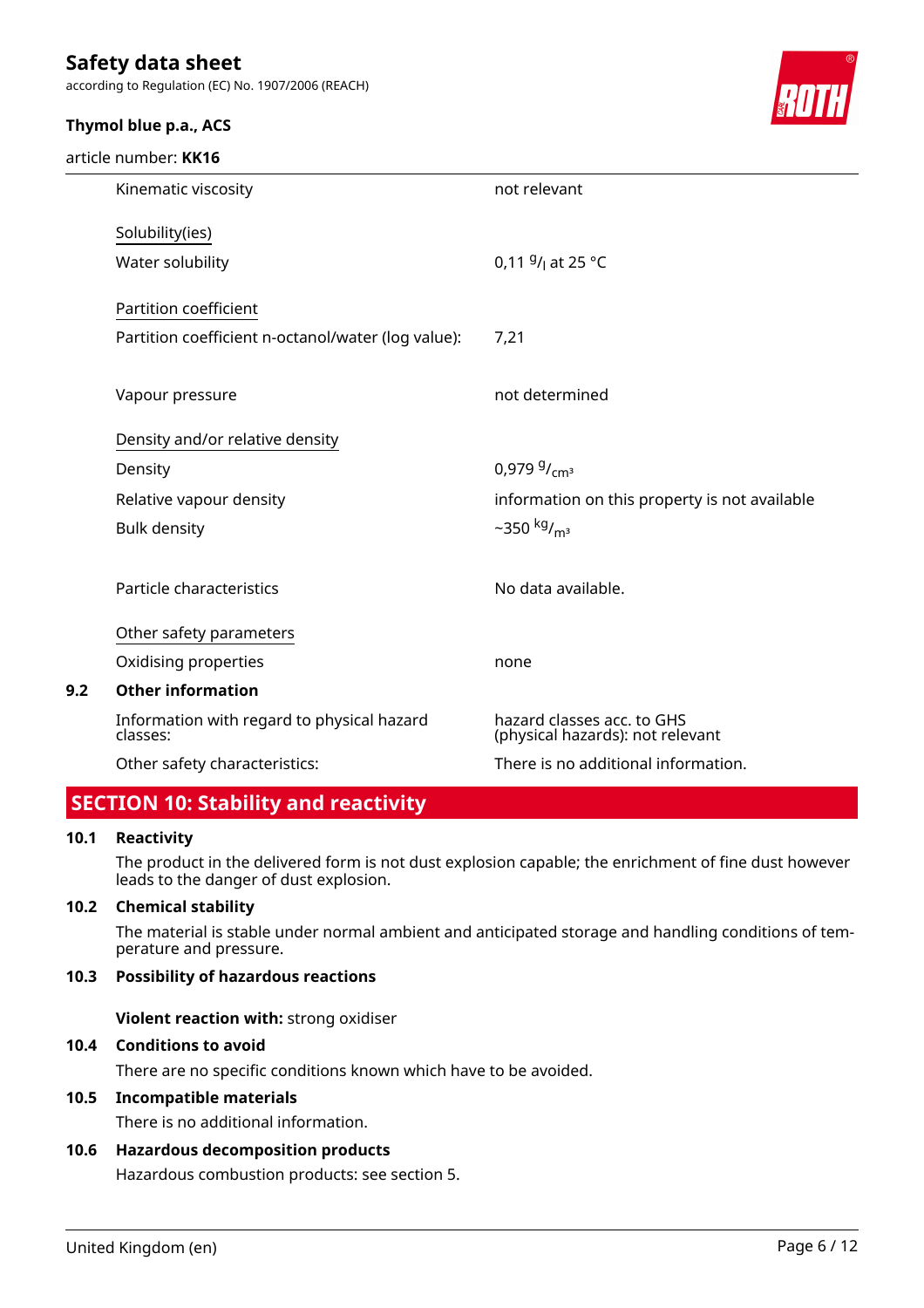according to Regulation (EC) No. 1907/2006 (REACH)

### **Thymol blue p.a., ACS**

### article number: **KK16**

# **SECTION 11: Toxicological information**

### **11.1 Information on hazard classes as defined in Regulation (EC) No 1272/2008**

### **Classification according to GHS (1272/2008/EC, CLP)**

This substance does not meet the criteria for classification in accordance with Regulation No 1272/ 2008/EC.

### **Acute toxicity**

Shall not be classified as acutely toxic.

### **Skin corrosion/irritation**

Shall not be classified as corrosive/irritant to skin.

### **Serious eye damage/eye irritation**

Shall not be classified as seriously damaging to the eye or eye irritant.

### **Respiratory or skin sensitisation**

Shall not be classified as a respiratory or skin sensitiser.

### **Germ cell mutagenicity**

Shall not be classified as germ cell mutagenic.

### **Carcinogenicity**

Shall not be classified as carcinogenic.

### **Reproductive toxicity**

Shall not be classified as a reproductive toxicant.

### **Specific target organ toxicity - single exposure**

Shall not be classified as a specific target organ toxicant (single exposure).

### **Specific target organ toxicity - repeated exposure**

Shall not be classified as a specific target organ toxicant (repeated exposure).

### **Aspiration hazard**

Shall not be classified as presenting an aspiration hazard.

### **Symptoms related to the physical, chemical and toxicological characteristics**

### **• If swallowed**

Data are not available.

### **• If in eyes**

Data are not available.

### **• If inhaled**

Data are not available.

### **• If on skin**

Data are not available.

### **• Other information**

Health effects are not known. This information is based upon the present state of our knowledge.

### **11.2 Endocrine disrupting properties**

Not listed.

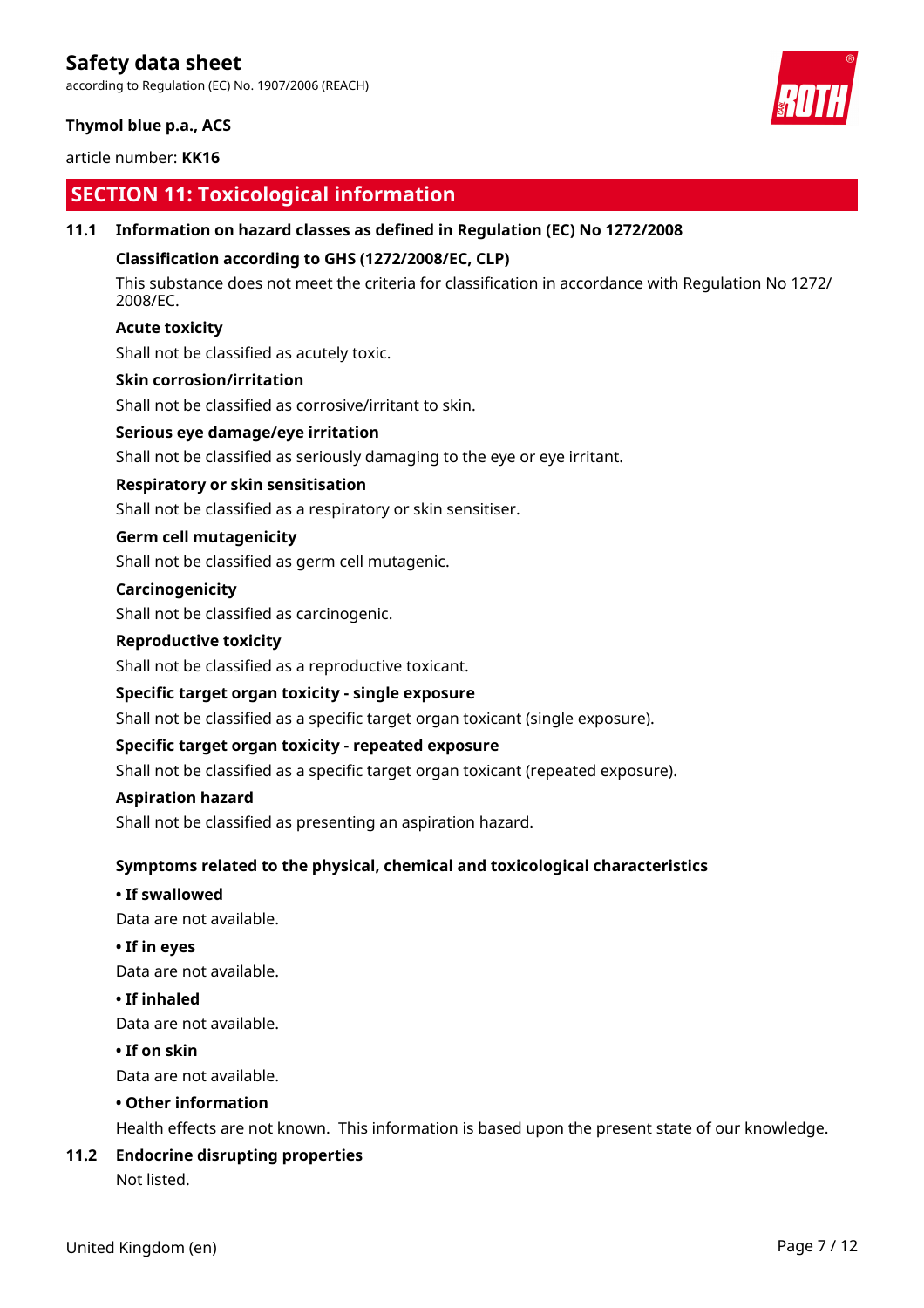according to Regulation (EC) No. 1907/2006 (REACH)

### **Thymol blue p.a., ACS**

article number: **KK16**

### **11.3 Information on other hazards**

There is no additional information.

# **SECTION 12: Ecological information**

### **12.1 Toxicity**

Shall not be classified as hazardous to the aquatic environment.

### **Biodegradation**

Data are not available.

### **12.2 Process of degradability**

Theoretical Oxygen Demand: 2,297 mg/<sub>mg</sub> Theoretical Carbon Dioxide: 2,547  $mg/mq$ 

### **12.3 Bioaccumulative potential**

The substance fulfils the very bioaccumulative criterion.

| n-octanol/water (log KOW) | . . |
|---------------------------|-----|
|---------------------------|-----|

### **12.4 Mobility in soil**

Data are not available.

# **12.5 Results of PBT and vPvB assessment**

Data are not available.

- **12.6 Endocrine disrupting properties** Not listed.
- **12.7 Other adverse effects**

Data are not available.

### **SECTION 13: Disposal considerations**

### **13.1 Waste treatment methods**



Consult the appropriate local waste disposal expert about waste disposal.

#### **Sewage disposal-relevant information**

Do not empty into drains.

### **13.2 Relevant provisions relating to waste**

The allocation of waste identity numbers/waste descriptions must be carried out according to the EEC, specific to the industry and process. Waste catalogue ordinance (Germany).

### **13.3 Remarks**

Waste shall be separated into the categories that can be handled separately by the local or national waste management facilities. Please consider the relevant national or regional provisions.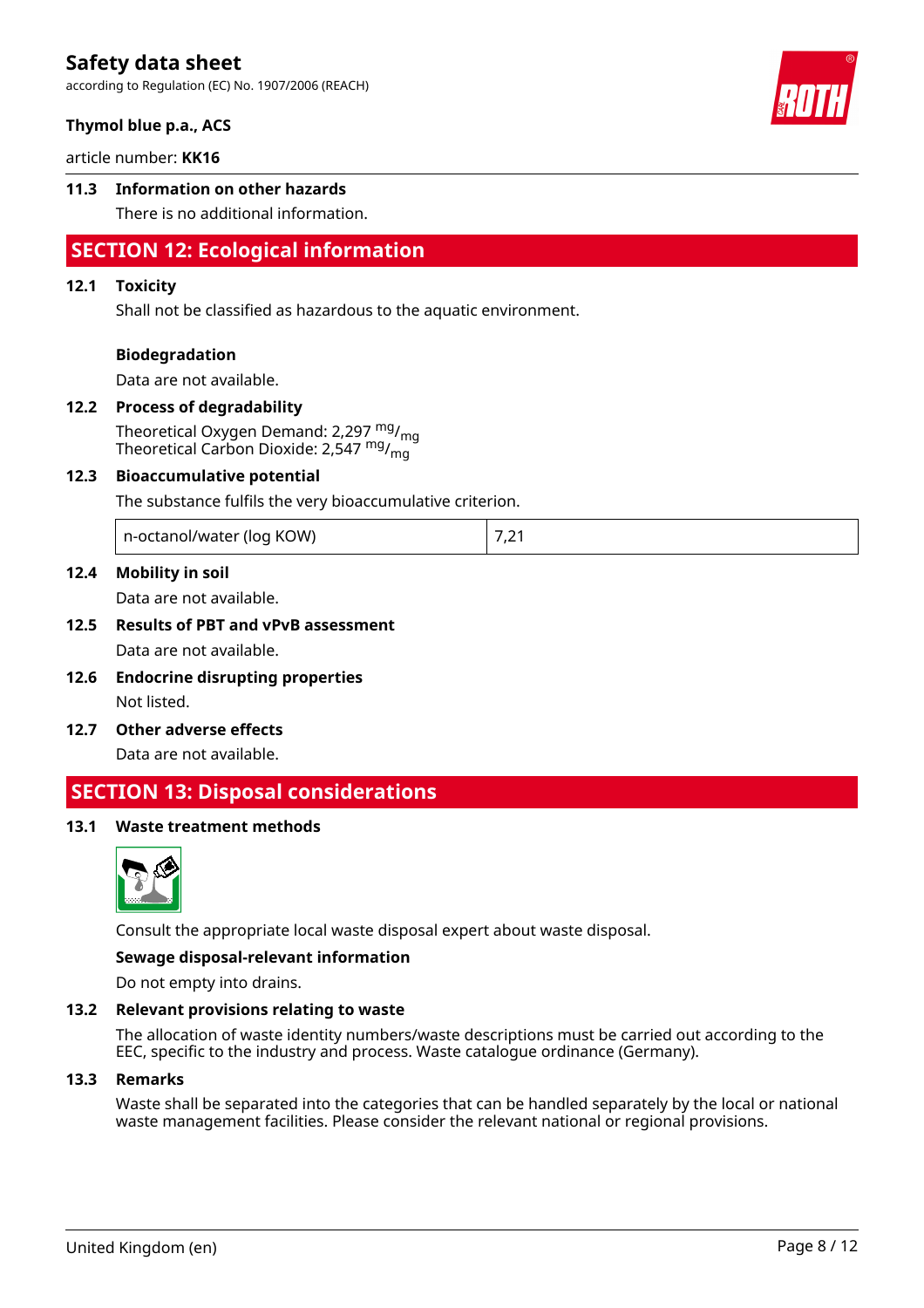according to Regulation (EC) No. 1907/2006 (REACH)

### **Thymol blue p.a., ACS**

article number: **KK16**

# **SECTION 14: Transport information**

- 
- **14.2 UN proper shipping name** not assigned
- **14.3 Transport hazard class(es)** none
- **14.4 Packing group not assigned**
- 

### **14.1 UN number or ID number not subject to transport regulations**

**14.5 Environmental hazards** non-environmentally hazardous acc. to the dangerous goods regulations

# **14.6 Special precautions for user** There is no additional information.

### **14.7 Maritime transport in bulk according to IMO instruments**

The cargo is not intended to be carried in bulk.

### **14.8 Information for each of the UN Model Regulations**

**Transport of dangerous goods by road, rail and inland waterway (ADR/RID/ADN) - Additional information**

Not subject to ADR, RID and ADN.

**International Maritime Dangerous Goods Code (IMDG) - Additional information** Not subject to IMDG.

**International Civil Aviation Organization (ICAO-IATA/DGR) - Additional information** Not subject to ICAO-IATA.

# **SECTION 15: Regulatory information**

**15.1 Safety, health and environmental regulations/legislation specific for the substance or mixture**

**Relevant provisions of the European Union (EU)**

**Restrictions according to REACH, Annex XVII**

not listed

**List of substances subject to authorisation (REACH, Annex XIV)/SVHC - candidate list** Not listed.

### **Seveso Directive**

| 2012/18/EU (Seveso III) |           |                                              |                                                                                                        |              |
|-------------------------|-----------|----------------------------------------------|--------------------------------------------------------------------------------------------------------|--------------|
|                         | <b>No</b> | <b>Dangerous substance/hazard categories</b> | <b>Qualifying quantity (tonnes) for the ap-</b><br>plication of lower and upper-tier re-<br>quirements | <b>Notes</b> |
|                         |           | not assigned                                 |                                                                                                        |              |

#### **Deco-Paint Directive**

| <b>VOC content</b>                          | 0 % |
|---------------------------------------------|-----|
| <b>Industrial Emissions Directive (IED)</b> |     |
| <b>VOC content</b>                          | 0 % |

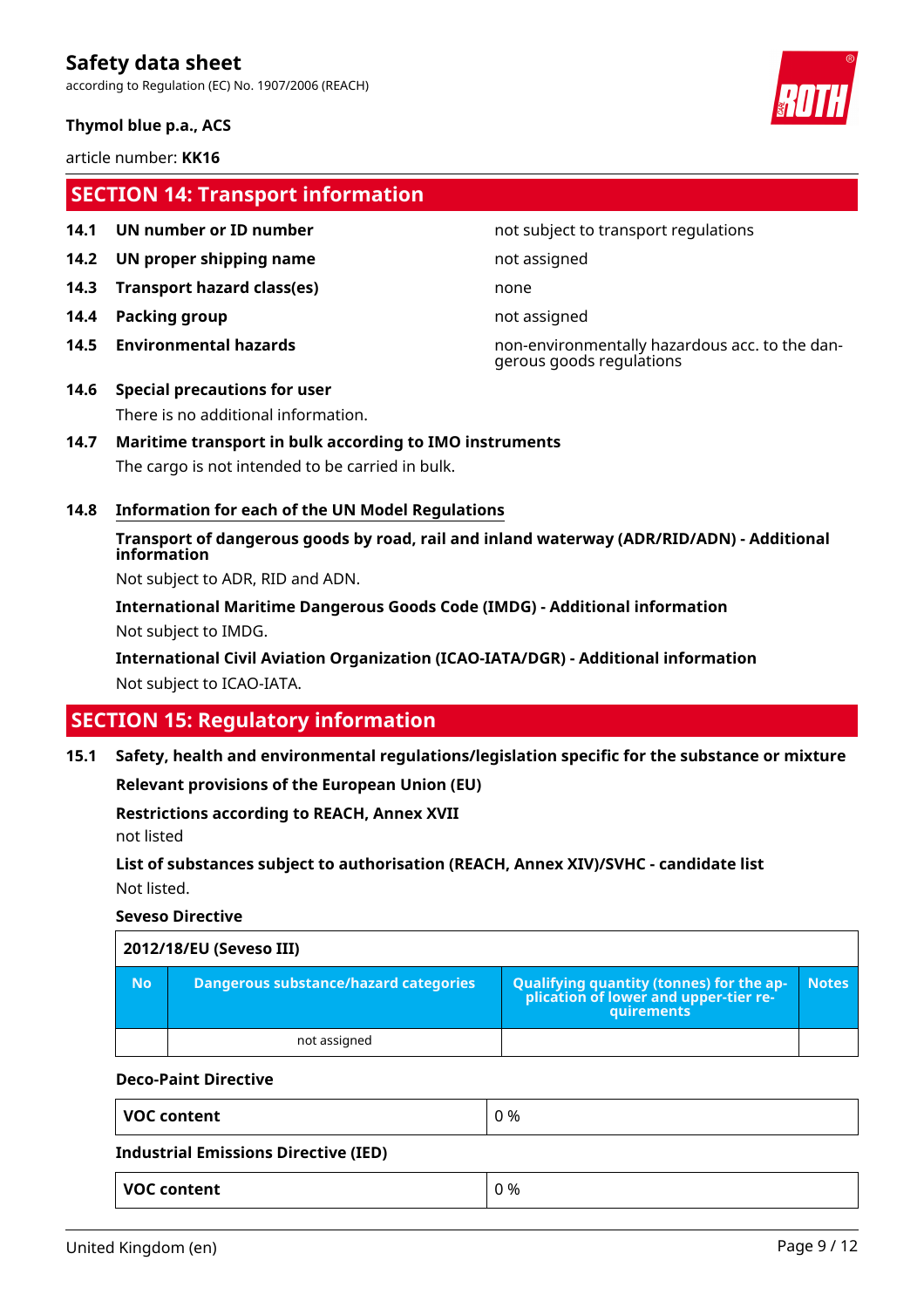according to Regulation (EC) No. 1907/2006 (REACH)





**Directive on the restriction of the use of certain hazardous substances in electrical and electronic equipment (RoHS)**

not listed

#### **Regulation concerning the establishment of a European Pollutant Release and Transfer Register (PRTR)**

not listed

### **Water Framework Directive (WFD)**

not listed

### **Regulation on the marketing and use of explosives precursors**

not listed

### **Regulation on drug precursors**

not listed

### **Regulation on substances that deplete the ozone layer (ODS)**

not listed

### **Regulation concerning the export and import of hazardous chemicals (PIC)**

not listed

### **Regulation on persistent organic pollutants (POP)**

not listed

### **Other information**

Directive 94/33/EC on the protection of young people at work. Observe employment restrictions under the Maternity Protection Directive (92/85/EEC) for expectant or nursing mothers.

### **National inventories**

| <b>Country</b> | <b>Inventory</b> | <b>Status</b>       |
|----------------|------------------|---------------------|
| AU             | <b>AICS</b>      | substance is listed |
| CA             | <b>DSL</b>       | substance is listed |
| <b>CN</b>      | <b>IECSC</b>     | substance is listed |
| EU             | <b>ECSI</b>      | substance is listed |
| NZ             | <b>NZIOC</b>     | substance is listed |
| <b>PH</b>      | <b>PICCS</b>     | substance is listed |
| <b>TW</b>      | <b>TCSI</b>      | substance is listed |
| US             | <b>TSCA</b>      | substance is listed |

#### **Legend**

| ______       |                                                                         |
|--------------|-------------------------------------------------------------------------|
| <b>AICS</b>  | Australian Inventory of Chemical Substances                             |
| <b>DSL</b>   | Domestic Substances List (DSL)                                          |
| ECSI         | EC Substance Inventory (EINECS, ELINCS, NLP)                            |
| <b>IECSC</b> | Inventory of Existing Chemical Substances Produced or Imported in China |
| NZIoC        | New Zealand Inventory of Chemicals                                      |
| <b>PICCS</b> | Philippine Inventory of Chemicals and Chemical Substances (PICCS)       |
| TCSI         | Taiwan Chemical Substance Inventory                                     |
| <b>TSCA</b>  | Toxic Substance Control Act                                             |
|              |                                                                         |

#### **15.2 Chemical Safety Assessment**

No Chemical Safety Assessment has been carried out for this substance.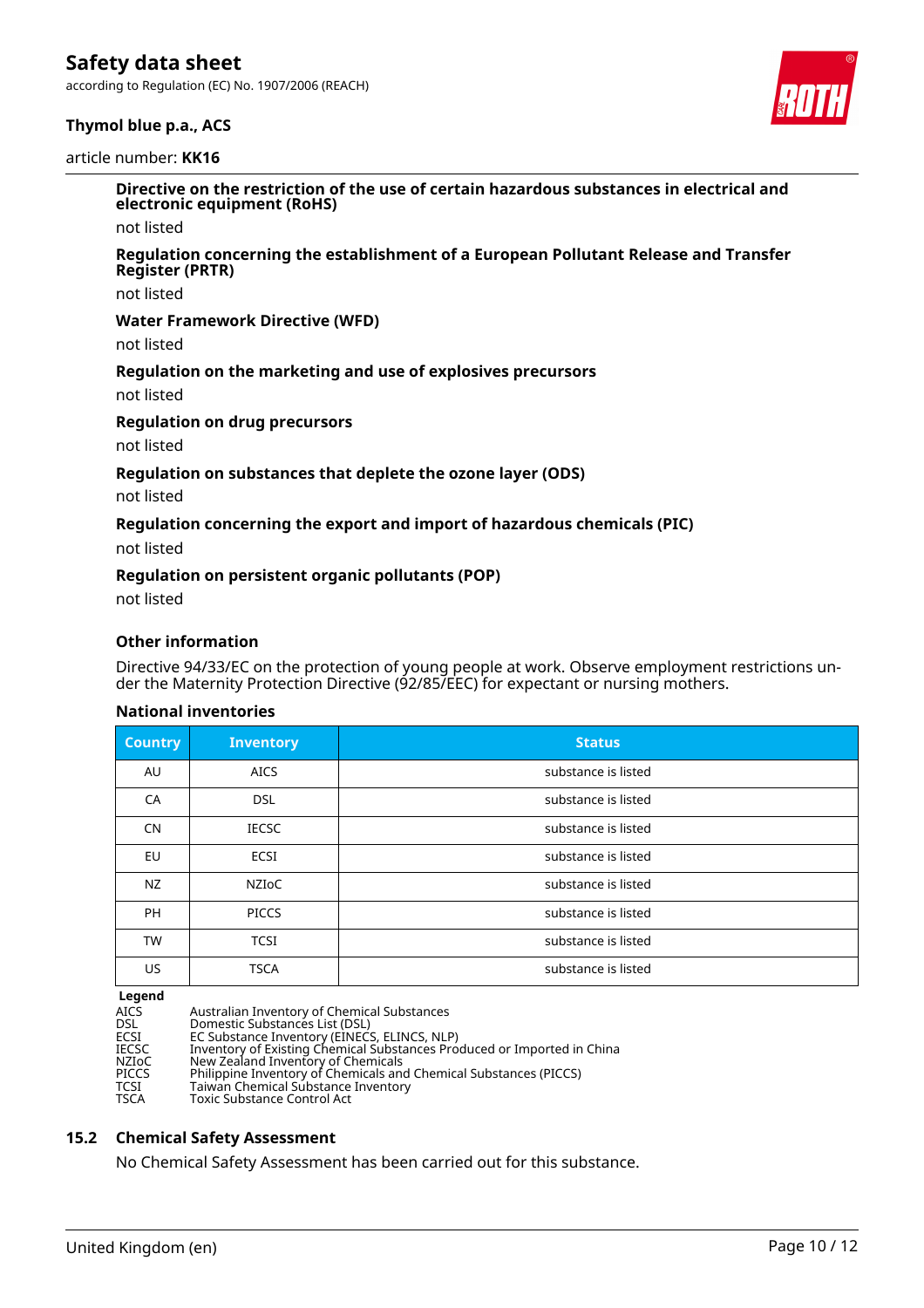according to Regulation (EC) No. 1907/2006 (REACH)

### **Thymol blue p.a., ACS**

article number: **KK16**

# **SECTION 16: Other information**

### **Indication of changes (revised safety data sheet)**

Alignment to regulation: Regulation (EC) No. 1907/2006 (REACH), amended by 2020/878/EU

### Restructuring: section 9, section 14

| <b>Section</b> | <b>Former entry (text/value)</b>                      | <b>Actual entry (text/value)</b>                                                                                             | Safety-<br>relev-<br>ant |
|----------------|-------------------------------------------------------|------------------------------------------------------------------------------------------------------------------------------|--------------------------|
| 2.2            | Signal word:<br>not required                          |                                                                                                                              | yes                      |
| 2.3            | Other hazards:<br>There is no additional information. | Other hazards                                                                                                                | yes                      |
| 2.3            |                                                       | Results of PBT and vPvB assessment:<br>According to the results of its assessment, this<br>substance is not a PBT or a vPvB. | yes                      |

### **Abbreviations and acronyms**

| Abbr.           | <b>Descriptions of used abbreviations</b>                                                                                                                                                                                       |
|-----------------|---------------------------------------------------------------------------------------------------------------------------------------------------------------------------------------------------------------------------------|
| <b>ADN</b>      | Accord européen relatif au transport international des marchandises dangereuses par voies de naviga-<br>tion intérieures (European Agreement concerning the International Carriage of Dangerous Goods by In-<br>land Waterways) |
| <b>ADR</b>      | Accord relatif au transport international des marchandises dangereuses par route (Agreement concern-<br>ing the International Carriage of Dangerous Goods by Road)                                                              |
| CAS             | Chemical Abstracts Service (service that maintains the most comprehensive list of chemical substances)                                                                                                                          |
| Ceiling-C       | Ceiling value                                                                                                                                                                                                                   |
| <b>CLP</b>      | Regulation (EC) No 1272/2008 on classification, labelling and packaging of substances and mixtures                                                                                                                              |
| <b>DGR</b>      | Dangerous Goods Regulations (see IATA/DGR)                                                                                                                                                                                      |
| EC No           | The EC Inventory (EINECS, ELINCS and the NLP-list) is the source for the seven-digit EC number, an identi-<br>fier of substances commercially available within the EU (European Union)                                          |
| EH40/2005       | EH40/2005 Workplace exposure limits (http://www.nationalarchives.gov.uk/doc/open-government-li-<br>cence/)                                                                                                                      |
| <b>EINECS</b>   | European Inventory of Existing Commercial Chemical Substances                                                                                                                                                                   |
| <b>ELINCS</b>   | European List of Notified Chemical Substances                                                                                                                                                                                   |
| <b>GHS</b>      | "Globally Harmonized System of Classification and Labelling of Chemicals" developed by the United Na-<br>tions                                                                                                                  |
| <b>IATA</b>     | <b>International Air Transport Association</b>                                                                                                                                                                                  |
| <b>IATA/DGR</b> | Dangerous Goods Regulations (DGR) for the air transport (IATA)                                                                                                                                                                  |
| <b>ICAO</b>     | <b>International Civil Aviation Organization</b>                                                                                                                                                                                |
| <b>IMDG</b>     | International Maritime Dangerous Goods Code                                                                                                                                                                                     |
| <b>NLP</b>      | No-Longer Polymer                                                                                                                                                                                                               |
| PBT             | Persistent, Bioaccumulative and Toxic                                                                                                                                                                                           |
| <b>REACH</b>    | Registration, Evaluation, Authorisation and Restriction of Chemicals                                                                                                                                                            |
| <b>RID</b>      | Règlement concernant le transport International ferroviaire des marchandises Dangereuses (Regula-<br>tions concerning the International carriage of Dangerous goods by Rail)                                                    |